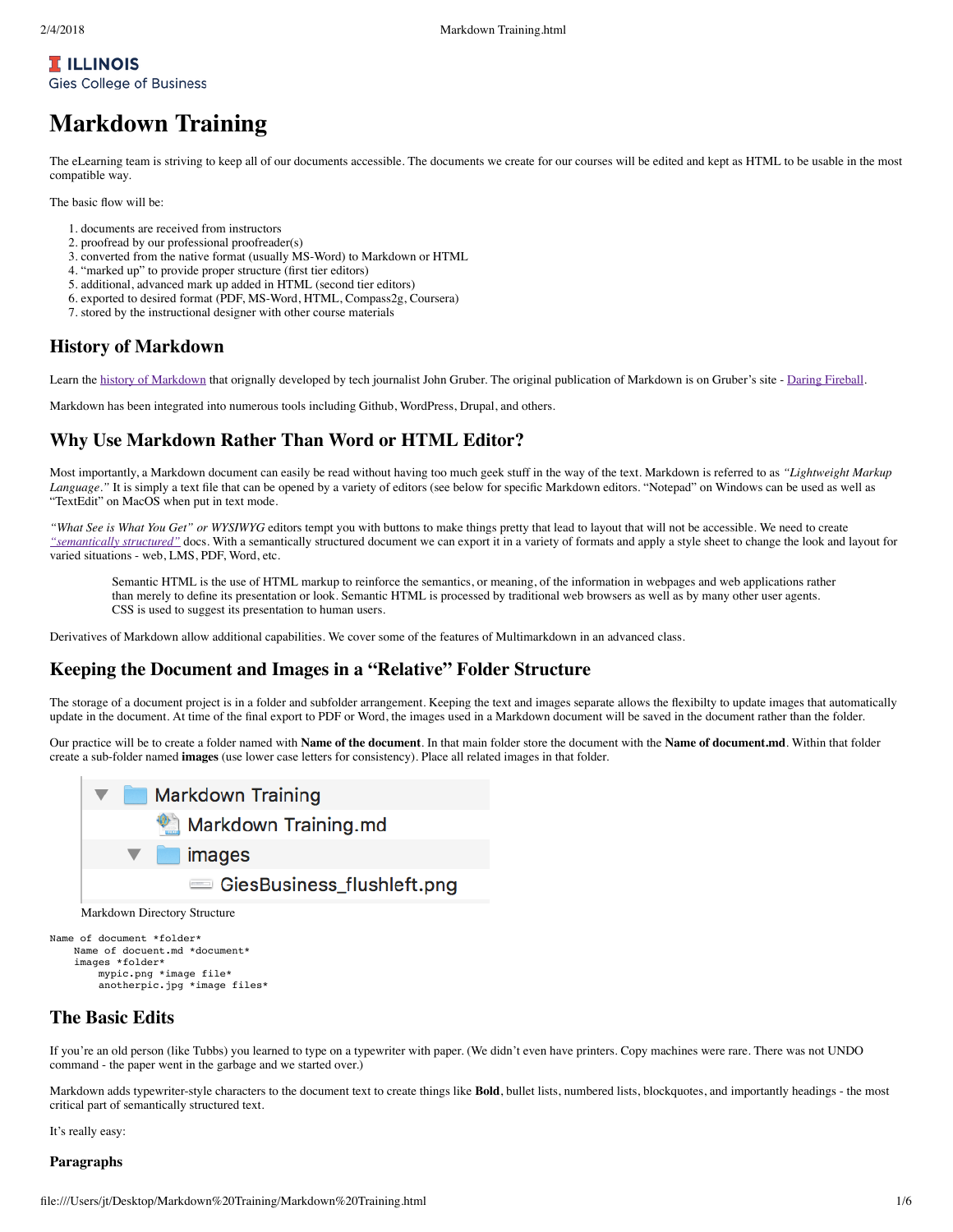2/4/2018 Markdown Training.html

Use two ENTER\RETURNs

to leave blank line between paragraphs.

#### **Line Breaks**

Use three spaces at the end of the line then one ENTER\RETURN Line Breaks move text to the line without leaving a spaces.

#### **Headers**

Heading one and two have alternatives that are interchangeable - either #'s or underlined with dashes or equal signs on the following line. Examples:

#### This is HEADING ONE ===================

or

```
# This is HEADING ONE
```
This is HEADING TWO ===================

or

## This is HEADING TWO

The remaining headings are all done with #'s.

### This is HEADING THREE  $\# \# \#$  This is HEADING FOUR ##### This is HEADING FIVE

#### **Strong (Bold) and Emphasis (Italics)**

Again there are two alternatives. Wrap the words to be marked with the \*'s or \_'s.

```
**This is STRONG/BOLD**
 This is STRONG/BOLD
*This is EMPHASIS/ITALIC_
_This is EMPHASIS/ITALIC_
```
#### **Blockquotes**

Use blockquotes to indent a paragraph when a quote is long. Style sheets can really dress these up depending on the style needed. The > is used at the beginning of each paragraph.

```
> "Lorem ipsum dolor sit amet, consectetur adipiscing elit, 
sed do eiusmod tempor incididunt ut labore et dolore magna 
aliqua. Ut enim ad minim veniam, quis nostrud exercitation 
ullamco laboris nisi ut aliquip ex ea commodo consequat. 
Duis aute irure dolor in reprehenderit in voluptate velit 
esse cillum dolore eu fugiat nulla pariatur. Excepteur 
sint occaecat cupidatat non proident, sunt in culpa 
qui officia deserunt mollit anim id est laborum."
```
Looks like:

"Lorem ipsum dolor sit amet, consectetur adipiscing elit, sed do eiusmod tempor incididunt ut labore et dolore magna aliqua. Ut enim ad minim veniam, quis nostrud exercitation ullamco laboris nisi ut aliquip ex ea commodo consequat. Duis aute irure dolor in reprehenderit in voluptate velit esse cillum dolore eu fugiat nulla pariatur. Excepteur sint occaecat cupidatat non proident, sunt in culpa qui officia deserunt mollit anim id est laborum."

#### **Lists - Unordered (Bulleted) or Ordered (Numbered)**

These are really easy!

- item 1
- item 2 \* item 3
- \* as you can see that either and \* work, just leave a blank space after it

Looks like:

- $\bullet$  item 1
- $\bullet$  item 2
- $\bullet$  item 3
- as you can see that either and \* work, just leave a blank space after it

Ordered lists use a number followed by a period and a space. You don't have to change the number - Markdown automatically counts for you.

- 1. Step one
- 1. Step two
- 1. Step three 1. Step four
-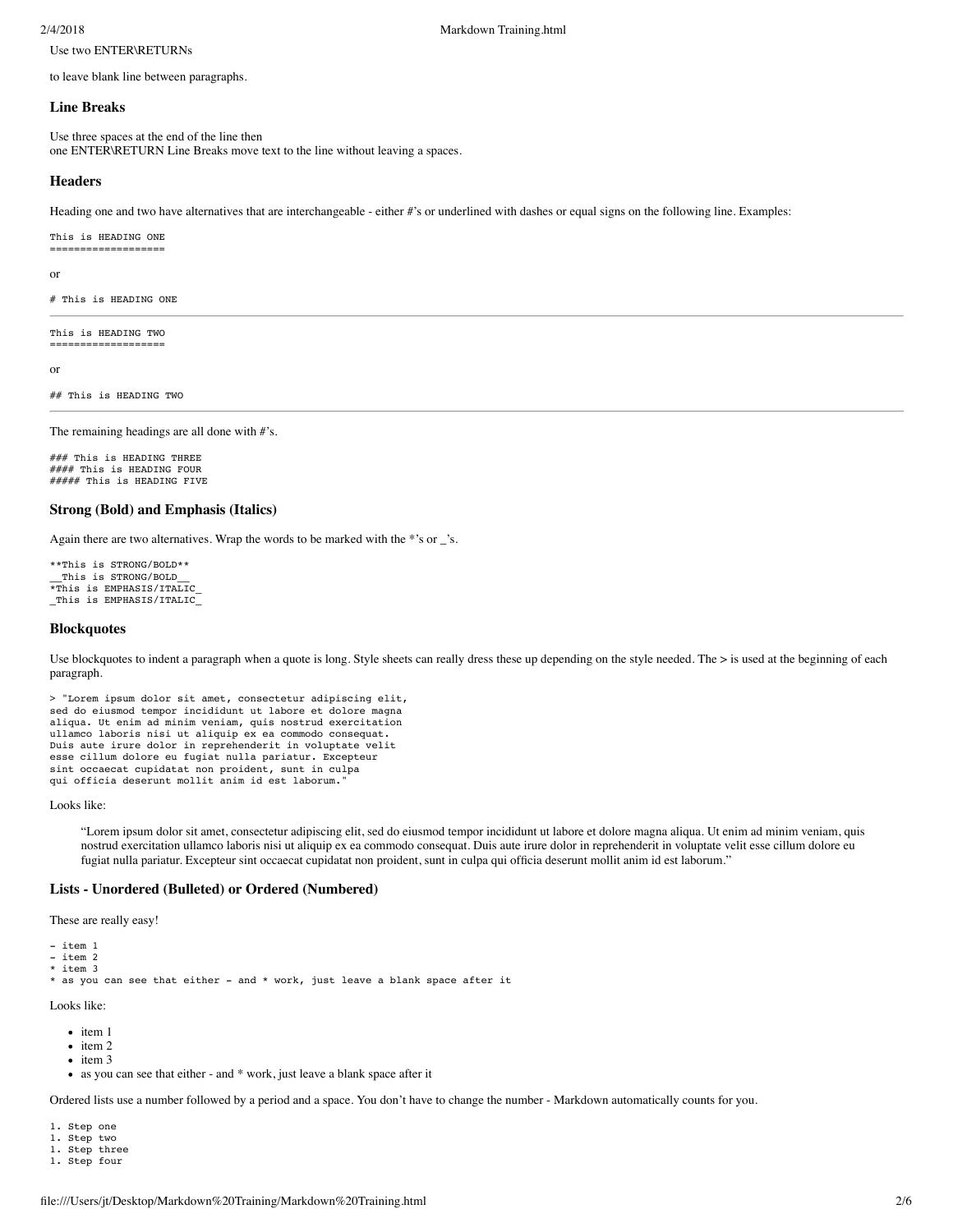Looks like:

- 1. Step one 2. Step two
- 3. Step three 4. Step four

Lists can be nested to create a hierarchy:

```
- Point One
- Point Two
     - Subpoint 2-1
     - Subpoint 2-2
- Point Three
```
Looks like:

```
• Point One
```
- Point Two
- Subpoint 2–1
- Subpoint 2–2
- Point Three

### **Links**

Links are a bit more involved, but not too hard.

This is [an example](http://example.com/ "Title") of an inline link.

The word or words you want to be "clickable" are in the [ ], the link is in the ( ).

The "Title" holds the text that helps screen readers know more about the link and the pop-up text that appears when you hover over a link with the cursor.

## **Images**

These are toughest thing, but still they are quite easy. The trick is making sure the image you would like displayed in the **images** folder discussed above.

![Alt text](image/img.jpg)

the directory in our workflow it would be:

![The Illinois I logo - Gies College of Business](images/GiesBusiness\_flushleft.png)

## **I** ILLINOIS

**Gies College of Business** 

The Illinois I logo - Gies College of Business

Make sure to fill in the ALT TEXT - it's needed for accessibility. However, only do this if it's an easy description. For example - [A picture of a tree in the middle of a **corn field]**. If it's more complex let the second tier editor know that there is an image that needs description.

## **Advanced Semantic Layout Achieved with Inline HTML**

Accessible tables require table headers, more involved ALT TEXT and other additional mark up need real HTML. These parts of the documents will be accomplished with our second stage editors.

For these situations two options exist in our workflow:

- 1. Place and note in the document to inform the second tier editor that something advanced needs to be inserted. Somethings like: *"There is a table in the document at this location. It needs to be inserted. The orginal document is found in ….."*
- 2. If you feel comfortable with the advanced layout, such a table, you can get it started in Markdown the editor can add the additional coding to make it accessible.

## **Markdown Editors**

There are many Markdwon editors available for in-browser editing while online. StackEdit.io and Dillinger.io are two favorites. It's recommended to use an app on your computer for offline editing.

## **Windows**

The app that recommended that is free and Open Source is Ghostwriter.

## **Mac**

The app that recommended that is free and Open Source is MacDown.

# **Keep the Fun Going**

There is some additional mark up we will have the first tier editors do. We will cover that in our next session.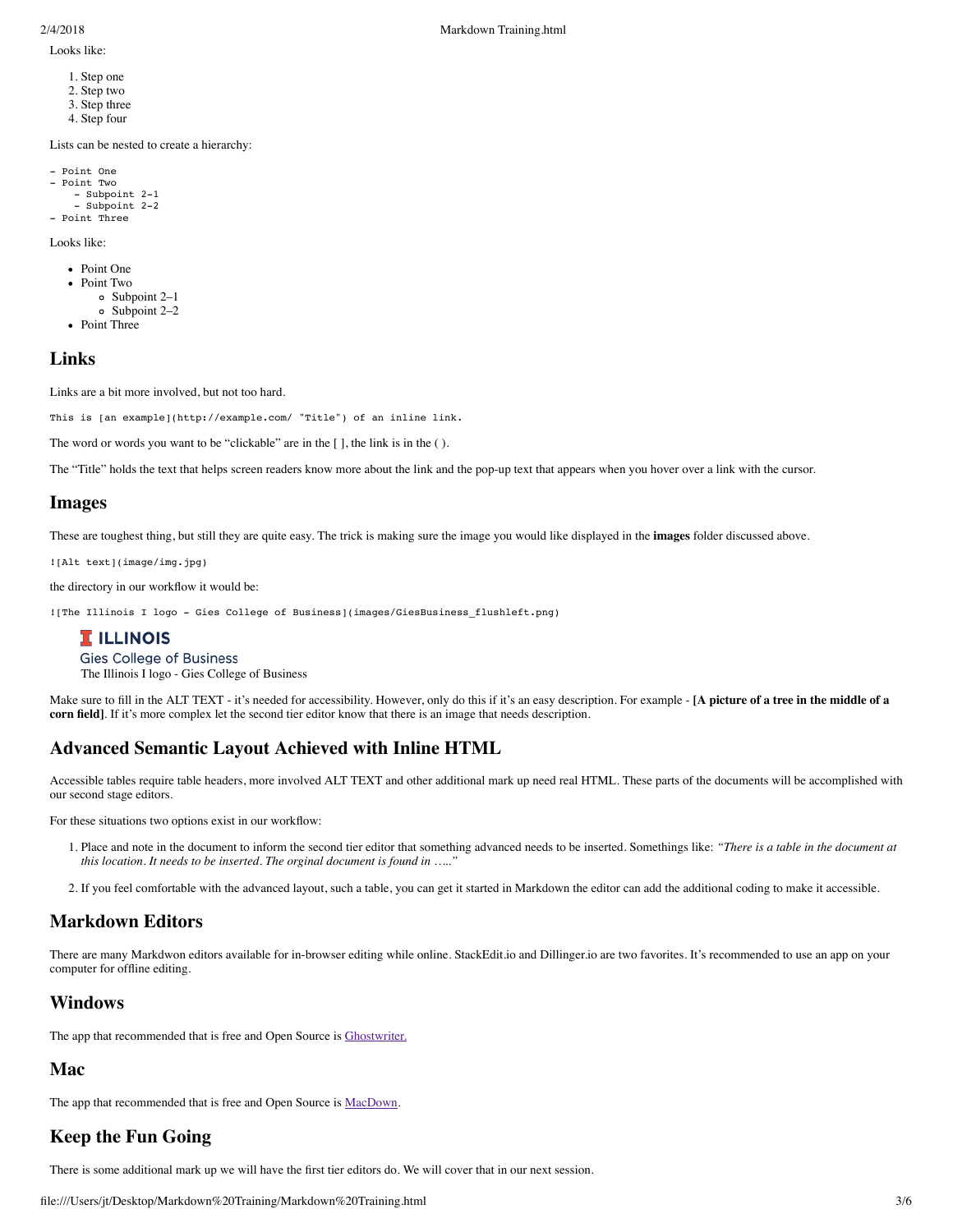Have fun!

# What this whole document looks like:

![Illinois "I" logo - College of Business](images/GiesBusiness\_flushleft.png "Gies College of Business") Markdown Training

The eLearning team is striving to keep all of our documents accessible. The documents we create for our courses will be edited and kept as HTM

The basic flow will be:

- 1. documents are received from instructors
- 1. proofread by our professional proofreader(s)
- 1. converted from the native format (usually MS-Word) to Markdown or HTML
- 1. "marked up" to provide proper structure (first tier editors)
- 1. additional, advanced mark up added in HTML (second tier editors)
- 1. exported to desired format (PDF, MS-Word, HTML, Compass2g, Coursera)
- 1. stored by the instructional designer with other course materials

## History of Markdown

Learn the [history of Markdown](https://en.wikipedia.org/wiki/Markdown) that orignally developed by tech journalist John Gruber. The original Markdown has been integrated into numerous tools including Github, WordPress, Drupal, and others.

## Why Use Markdown Rather Than Word or HTML Editor?

Most importantly, a Markdown document can easily be read without having too much geek stuff in the way of the text. Markdown is referred to as \*"What See is What You Get" or WYSIWYG\* editors tempt you with buttons to make things pretty that lead to layout that will not be accessible. >> Semantic HTML is the use of HTML markup to reinforce the semantics, or meaning, of the information in webpages and web applications rather

Derivatives of Markdown allow additional capabilities. We cover some of the features of Multimarkdown in an advanced class.

## Keeping the Document and Images in a "Relative" Folder Structure

The storage of a document project is in a folder and subfolder arrangement. Keeping the text and images separate allows the flexibilty to upda Our practice will be to create a folder named with \*\*Name of the document\*\*. In that main folder store the document with the \*\*Name of documen ![Markdown Directory Structure](images/markdowndirectorystructure.png)

 Name of document \*folder\* Name of docuent.md \*document\* images \*folder\* mypic.png \*image file\* anotherpic.jpg \*image files\*

## The Basic Edits

If you're an old person (like Tubbs) you learned to type on a typewriter with paper. (We didn't even have printers. Copy machines were rare. T

Markdown adds typewriter-style characters to the document text to create things like \*\*Bold\*\*, bullet lists, numbered lists, blockquotes, and

It's really easy:

### Paragraphs Use two ENTER\RETURNs

to leave blank line between paragraphs.

### Line Breaks Use three spaces at the end of the line then one ENTER\RETURN Line Breaks move text to the line without leaving a spaces.

### Headers

Heading one and two have alternatives that are interchangeable - either #'s or underlined with dashes or equal signs on the following line. Ex

 This is HEADING ONE ===================

or

# This is HEADING ONE

#### -----

 This is HEADING TWO ===================

#### or

## This is HEADING TWO

-----

The remaining headings are all done with #'s.

 ### This is HEADING THREE #### This is HEADING FOUR ##### This is HEADING FIVE

### Strong (Bold) and Emphasis (Italics) Again there are two alternatives. Wrap the words to be marked with the  $*$ 's or  $'s$ .

\*\*This is STRONG/BOLD\*\*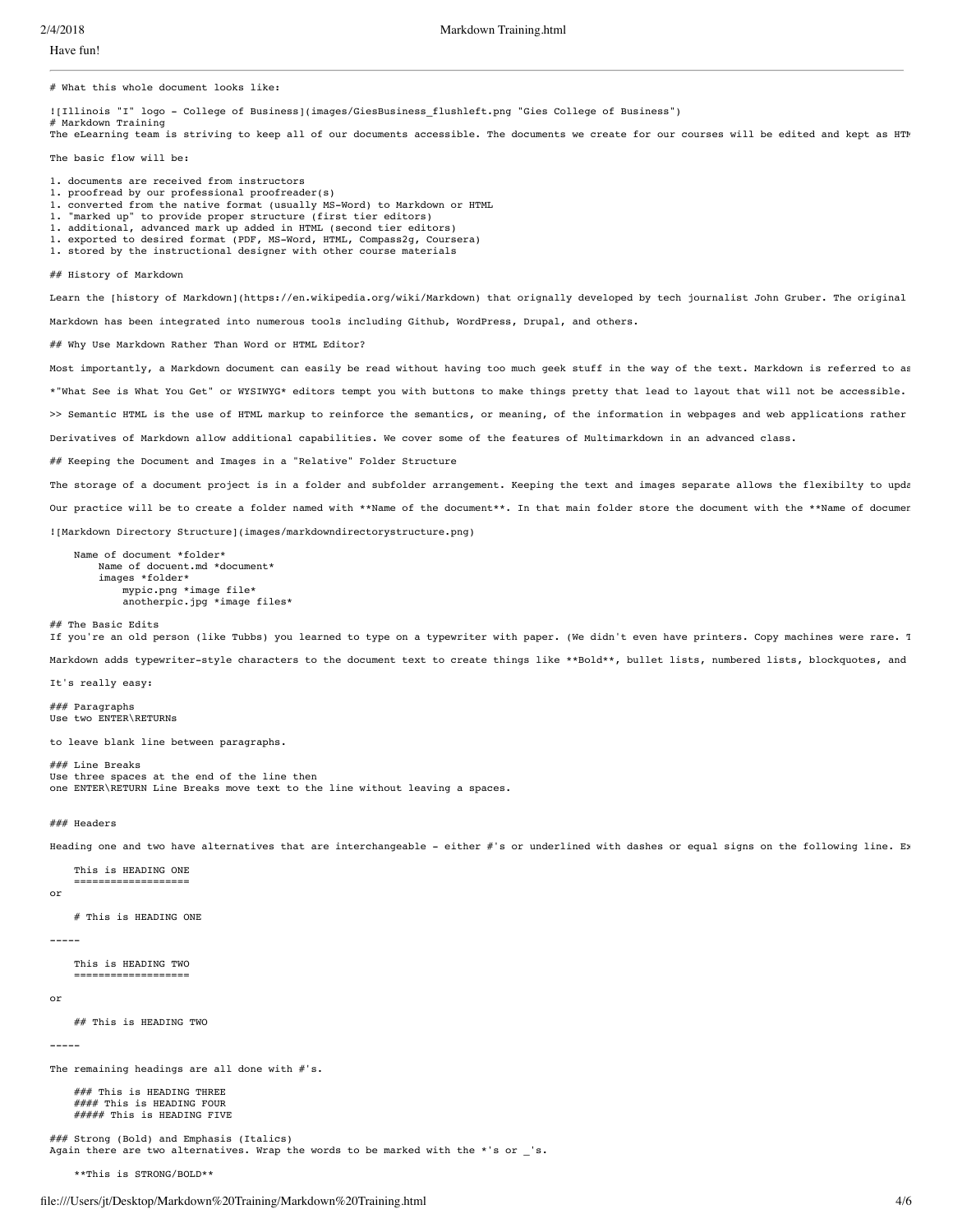\_\_This is STRONG/BOLD\_\_ \*This is EMPHASIS/ITALIC\_ \_This is EMPHASIS/ITALIC\_

#### ### Blockquotes

Use blockquotes to indent a paragraph when a quote is long. Style sheets can really dress these up depending on the style needed. The > is use

 > "Lorem ipsum dolor sit amet, consectetur adipiscing elit, sed do eiusmod tempor incididunt ut labore et dolore magna aliqua. Ut enim ad minim veniam, quis nostrud exercitation ullamco laboris nisi ut aliquip ex ea commodo consequat. Duis aute irure dolor in reprehenderit in voluptate velit esse cillum dolore eu fugiat nulla pariatur. Excepteur sint occaecat cupidatat non proident, sunt in culpa qui officia deserunt mollit anim id est laborum.

Looks like:

> "Lorem ipsum dolor sit amet, consectetur adipiscing elit, sed do eiusmod tempor incididunt ut labore et dolore magna aliqua. Ut enim ad mini

### Lists - Unordered (Bulleted) or Ordered (Numbered)

These are really easy!

- item 1

- item 2

\* item 3

\* as you can see that either - and \* work, just leave a blank space after it

Looks like:

- item 1

- item 2

\* item 3

\* as you can see that either - and \* work, just leave a blank space after it

Ordered lists use a number followed by a period and a space. You don't have to change the number - Markdown automatically counts for you.

- 1. Step one 1. Step two
- 1. Step three
- 1. Step four

Looks like:

- 1. Step one
- 1. Step two
- 1. Step three
- 1. Step four

Lists can be nested to create a hierarchy:

```
 - Point One
 - Point Two
     - Subpoint 2-1
     - Subpoint 2-2
 - Point Three
```
Looks like:

- Point One - Point Two - Subpoint 2-1 - Subpoint 2-2 - Point Three

## Links

Links are a bit more involved, but not too hard.

This is [an example](http://example.com/ "Title") of an inline link.

The word or words you want to be "clickable" are in the  $\setminus$ [  $\setminus$ ], the link is in the  $\setminus$ (  $\setminus$ ).

The "Title" holds the text that helps screen readers know more about the link and the pop-up text that appears when you hover over a link with ## Images

These are toughest thing, but still they are quite easy. The trick is making sure the image you would like displayed in the \*\*images\*\* folder

![Alt text](image/img.jpg)

the directory in our workflow it would be:

![The Illinois I logo - Gies College of Business](images/GiesBusiness\_flushleft.png)

![The Illinois I logo - Gies College of Business](images/GiesBusiness\_flushleft.png)

Make sure to fill in the ALT TEXT - it's needed for accessibility. However, only do this if it's an easy description. For example - \*\*[A pictu

## Advanced Semantic Layout Achieved with Inline HTML

Accessible tables require table headers, more involved ALT TEXT and other additional mark up need real HTML. These parts of the documents will

For these situations two options exist in our workflow:

1. Place and note in the document to inform the second tier editor that something advanced needs to be inserted. Somethings like: \*"There is a table in the document at this location. It needs to be inserted. The orginal document is found in ....."

2. If you feel comfortable with the advanced layout, such a table, you can get it started in Markdown the editor can add the additional coding